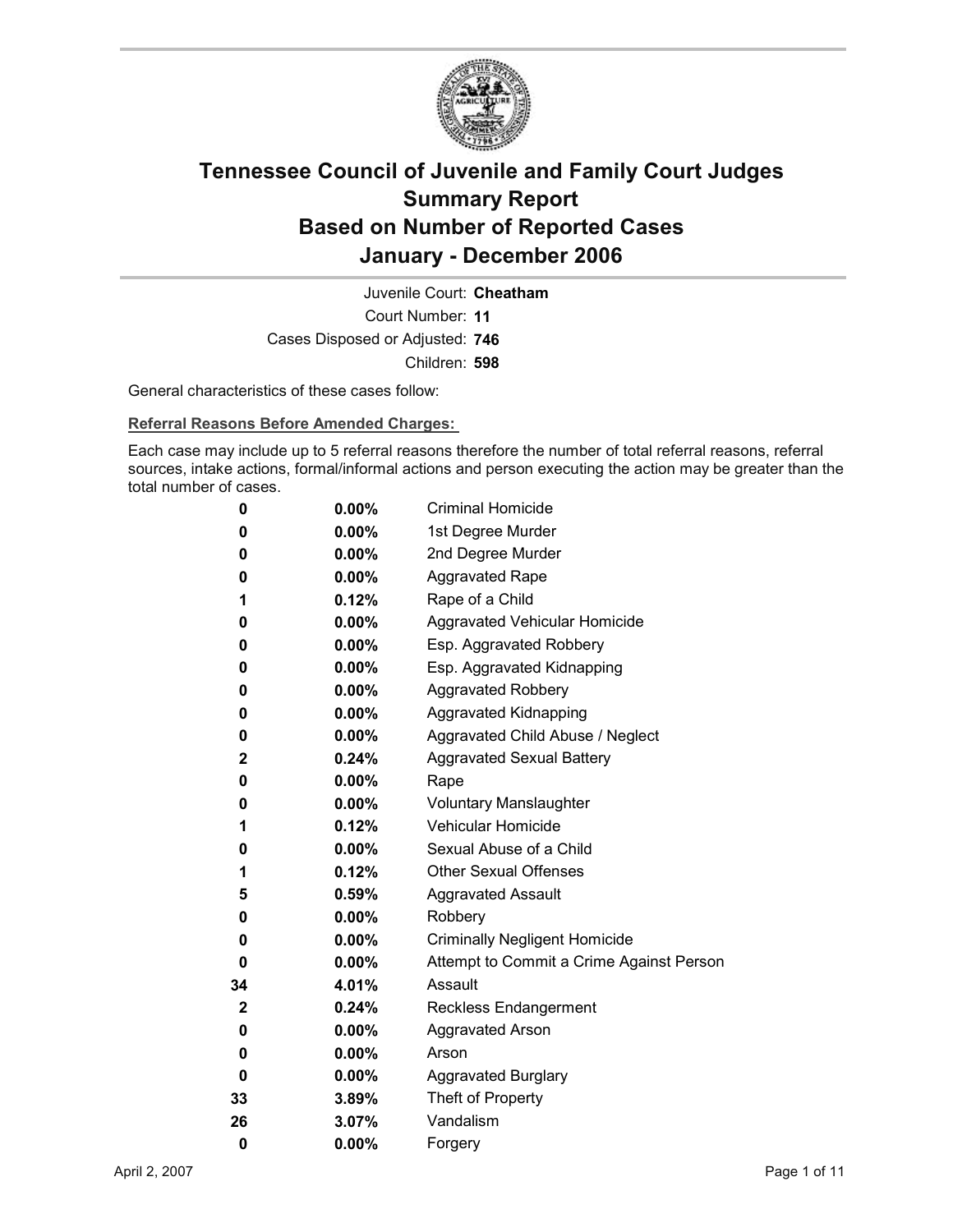

Court Number: **11** Juvenile Court: **Cheatham** Cases Disposed or Adjusted: **746** Children: **598**

#### **Referral Reasons Before Amended Charges:**

Each case may include up to 5 referral reasons therefore the number of total referral reasons, referral sources, intake actions, formal/informal actions and person executing the action may be greater than the total number of cases.

| 0                | 0.00%    | <b>Worthless Checks</b>                                     |
|------------------|----------|-------------------------------------------------------------|
| 0                | 0.00%    | Illegal Possession / Fraudulent Use of Credit / Debit Cards |
| 12               | 1.42%    | <b>Burglary</b>                                             |
| $\mathbf{2}$     | 0.24%    | Unauthorized Use of a Vehicle                               |
| 0                | $0.00\%$ | <b>Cruelty to Animals</b>                                   |
| 0                | $0.00\%$ | Sale of Controlled Substances                               |
| 16               | 1.89%    | <b>Other Drug Offenses</b>                                  |
| 32               | 3.77%    | Possession of Controlled Substances                         |
| 0                | $0.00\%$ | <b>Criminal Attempt</b>                                     |
| 1                | 0.12%    | Carrying Weapons on School Property                         |
| 5                | 0.59%    | Unlawful Carrying / Possession of a Weapon                  |
| $\boldsymbol{2}$ | 0.24%    | <b>Evading Arrest</b>                                       |
| 0                | $0.00\%$ | Escape                                                      |
| $\overline{7}$   | 0.83%    | Driving Under Influence (DUI)                               |
| 41               | 4.83%    | Possession / Consumption of Alcohol                         |
| $\boldsymbol{2}$ | 0.24%    | Resisting Stop, Frisk, Halt, Arrest or Search               |
| 0                | $0.00\%$ | <b>Aggravated Criminal Trespass</b>                         |
| 7                | 0.83%    | Harassment                                                  |
| 0                | $0.00\%$ | Failure to Appear                                           |
| 1                | 0.12%    | Filing a False Police Report                                |
| $\mathbf{2}$     | 0.24%    | Criminal Impersonation                                      |
| 15               | 1.77%    | <b>Disorderly Conduct</b>                                   |
| 7                | 0.83%    | <b>Criminal Trespass</b>                                    |
| 0                | $0.00\%$ | Public Intoxication                                         |
| 0                | $0.00\%$ | Gambling                                                    |
| 251              | 29.60%   | <b>Traffic</b>                                              |
| 13               | 1.53%    | <b>Local Ordinances</b>                                     |
| $\mathbf{2}$     | 0.24%    | Violation of Wildlife Regulations                           |
| 0                | $0.00\%$ | Contempt of Court                                           |
| 37               | 4.36%    | <b>Violation of Probation</b>                               |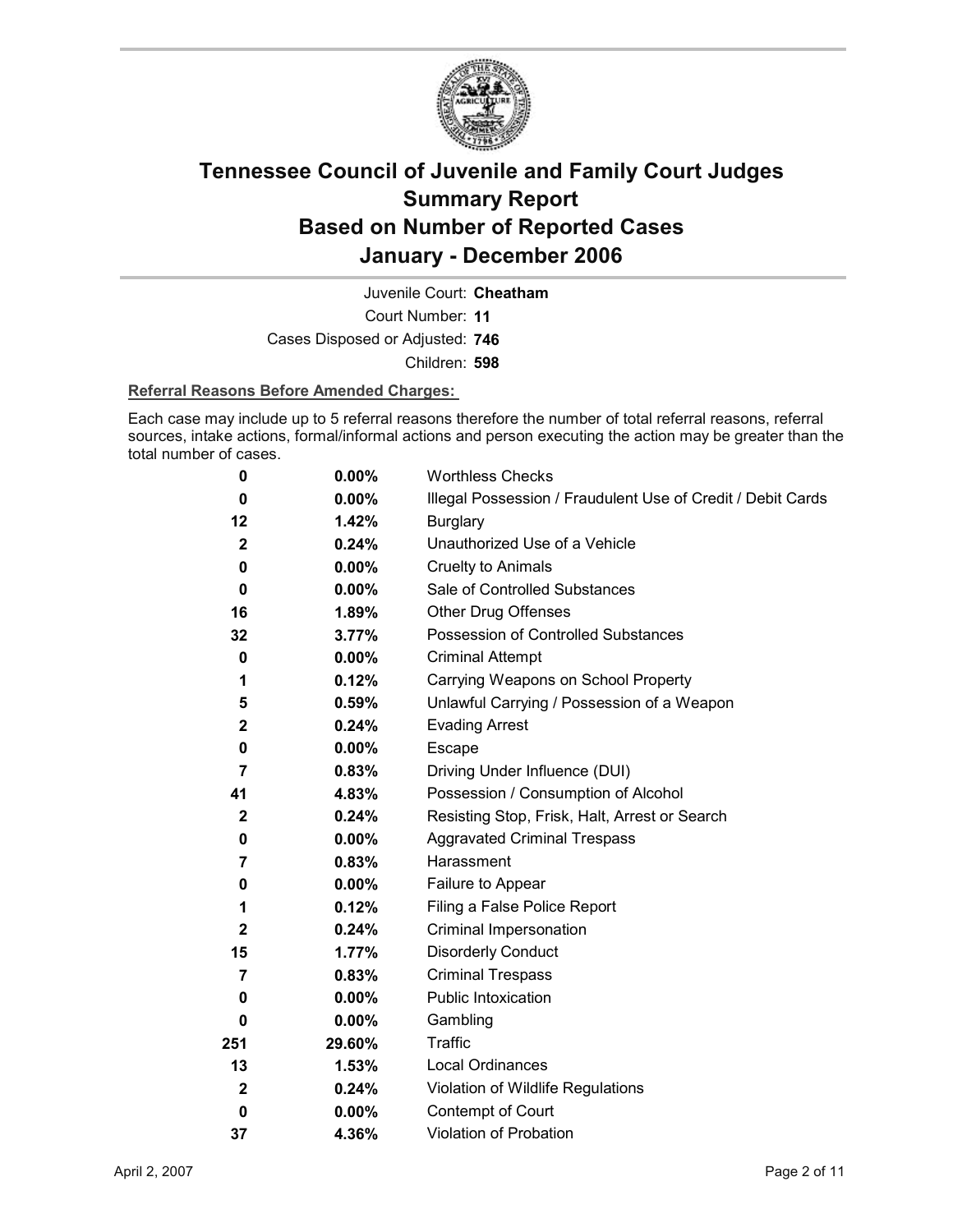

Court Number: **11** Juvenile Court: **Cheatham** Cases Disposed or Adjusted: **746** Children: **598**

#### **Referral Reasons Before Amended Charges:**

Each case may include up to 5 referral reasons therefore the number of total referral reasons, referral sources, intake actions, formal/informal actions and person executing the action may be greater than the total number of cases.

| 0<br>27        | $0.00\%$<br>3.18% | <b>Consent to Marry</b><br>Other         |
|----------------|-------------------|------------------------------------------|
| 0              | $0.00\%$          | <b>Request for Medical Treatment</b>     |
| 0              | 0.00%             | Child Support                            |
| 19             | 2.24%             | Paternity / Legitimation                 |
| 3              | 0.35%             | Visitation                               |
| 25             | 2.95%             | Custody                                  |
| $\bf{0}$       | $0.00\%$          | <b>Foster Care Review</b>                |
| 0              | 0.00%             | <b>Administrative Review</b>             |
| 0              | $0.00\%$          | <b>Judicial Review</b>                   |
| 0              | $0.00\%$          | Violation of Informal Adjustment         |
| 0              | 0.00%             | <b>Violation of Pretrial Diversion</b>   |
| 1              | 0.12%             | <b>Termination of Parental Rights</b>    |
| 67             | 7.90%             | Dependency / Neglect                     |
| 0              | $0.00\%$          | <b>Physically Abused Child</b>           |
| 0              | 0.00%             | Sexually Abused Child                    |
| 10             | 1.18%             | Violation of Curfew                      |
| $\mathbf{2}$   | 0.24%             | Violation of a Valid Court Order         |
| 52             | 6.13%             | Possession of Tobacco Products           |
| 20<br>$\bf{0}$ | 2.36%<br>$0.00\%$ | In-State Runaway<br>Out-of-State Runaway |
| 43             | 5.07%             | Truancy                                  |
| 17             | 2.00%             | <b>Unruly Behavior</b>                   |
| $\mathbf 2$    | 0.24%             |                                          |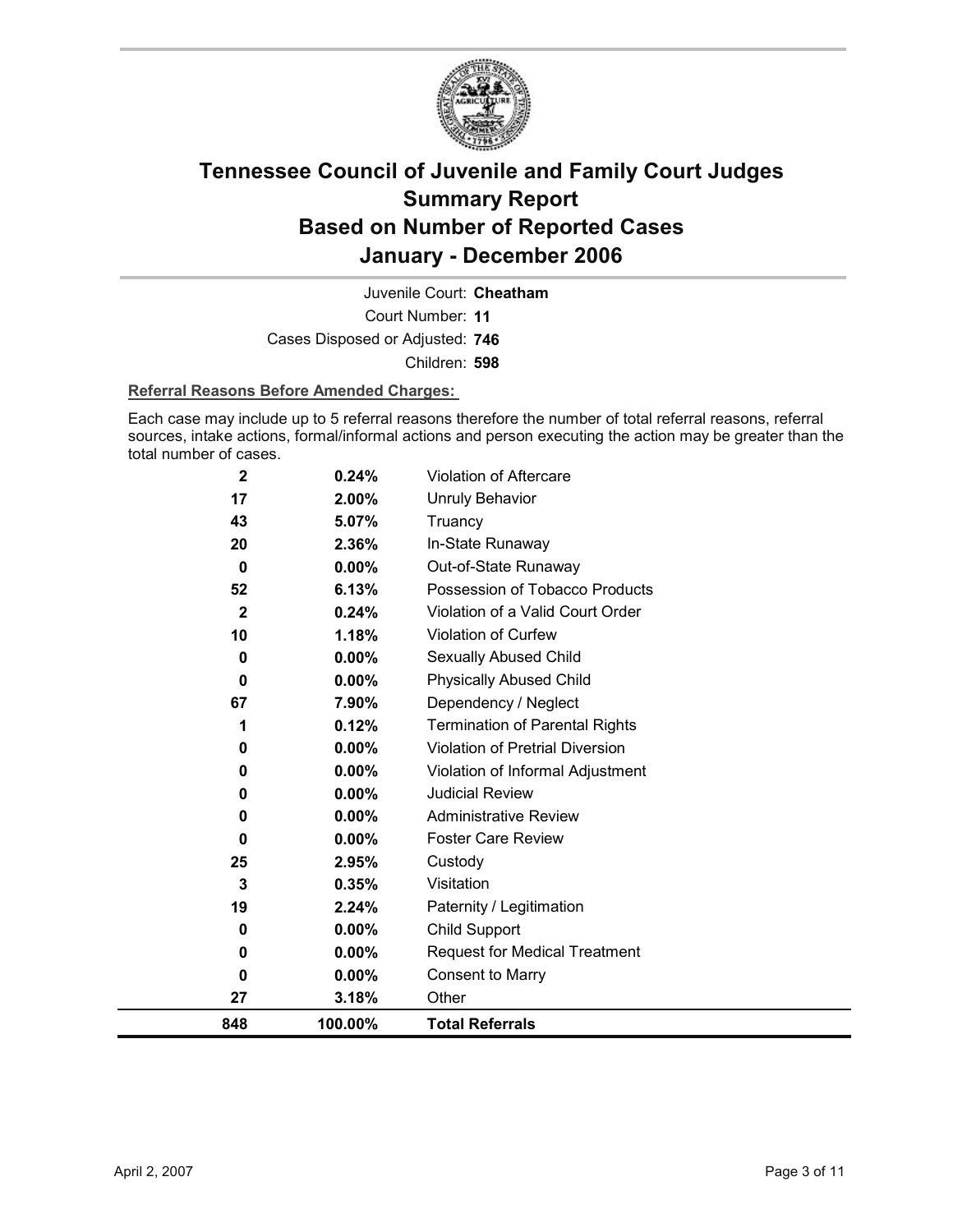

|                            |                                 | Juvenile Court: Cheatham          |
|----------------------------|---------------------------------|-----------------------------------|
| Court Number: 11           |                                 |                                   |
|                            | Cases Disposed or Adjusted: 746 |                                   |
|                            |                                 | Children: 598                     |
| <b>Referral Sources: 1</b> |                                 |                                   |
| 463                        | 54.60%                          | Law Enforcement                   |
| 73                         | 8.61%                           | Parents                           |
| 36                         | 4.25%                           | Relatives                         |
| 0                          | $0.00\%$                        | Self                              |
| 108                        | 12.74%                          | School                            |
| 0                          | 0.00%                           | <b>CSA</b>                        |
| 51                         | 6.01%                           | <b>DCS</b>                        |
| 1                          | 0.12%                           | Other State Department            |
| 0                          | 0.00%                           | <b>District Attorney's Office</b> |
| 42                         | 4.95%                           | <b>Court Staff</b>                |
| 0                          | 0.00%                           | Social Agency                     |
| 0                          | $0.00\%$                        | <b>Other Court</b>                |
| 32                         | 3.77%                           | Victim                            |
| 20                         | 2.36%                           | Child & Parent                    |
| 0                          | 0.00%                           | Hospital                          |
| 0                          | 0.00%                           | Unknown                           |
| 22                         | 2.59%                           | Other                             |
| 848                        | 100.00%                         | <b>Total Referral Sources</b>     |

### **Age of Child at Referral: 2**

| 598 | 100.00%       | <b>Total Child Count</b> |
|-----|---------------|--------------------------|
|     | 0.00%<br>0    | Unknown / Not Reported   |
|     | $0.00\%$<br>0 | Ages 19 and Over         |
| 204 | 34.11%        | Ages 17 through 18       |
| 205 | 34.28%        | Ages 15 through 16       |
| 65  | 10.87%        | Ages 13 through 14       |
| 27  | 4.52%         | Ages 11 through 12       |
| 97  | 16.22%        | Ages 10 and Under        |
|     |               |                          |

<sup>1</sup> If different than number of Referral Reasons (848), verify accuracy of your court's data.

<sup>2</sup> One child could be counted in multiple categories, verify accuracy of your court's data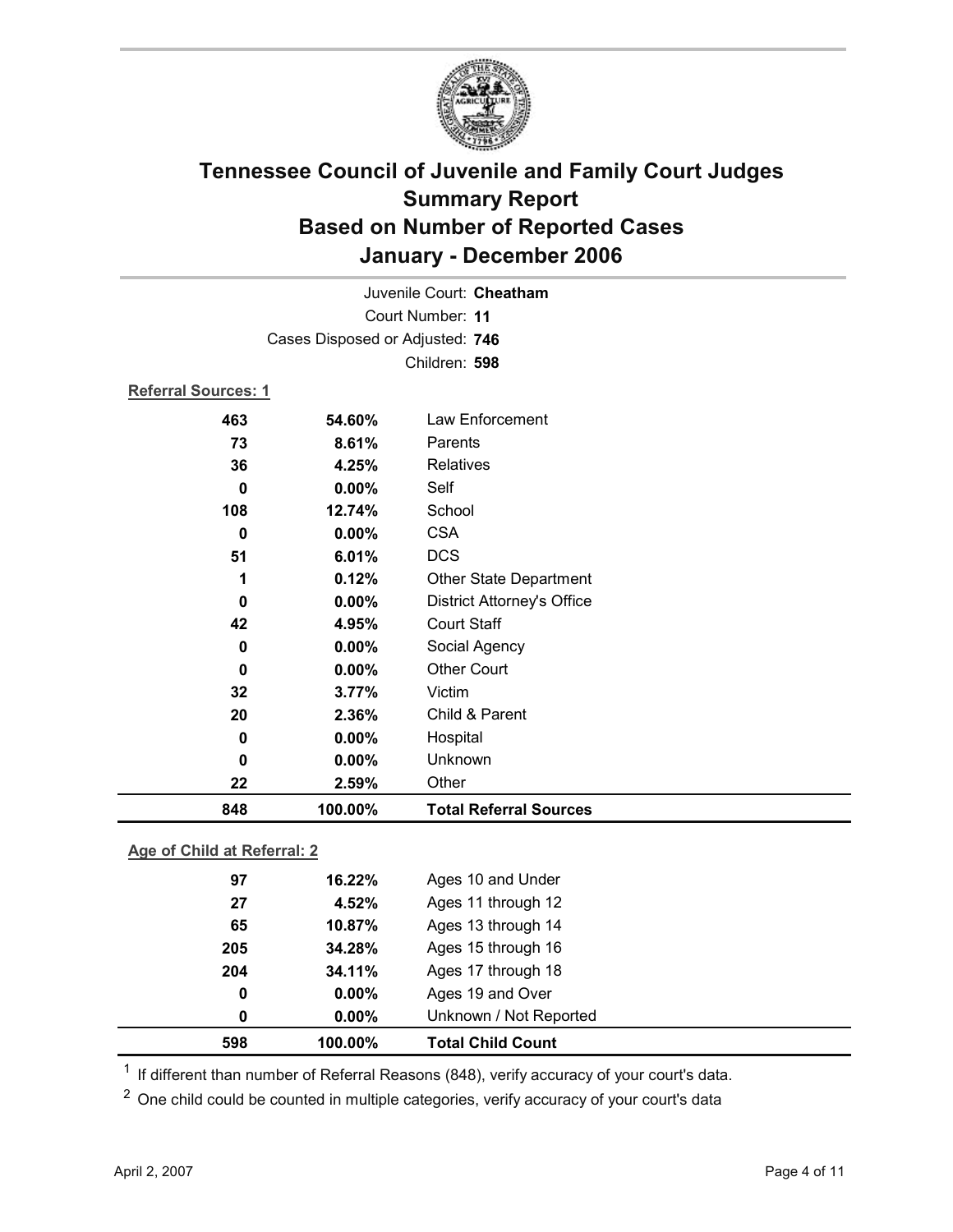

| Juvenile Court: Cheatham                |         |                          |  |
|-----------------------------------------|---------|--------------------------|--|
| Court Number: 11                        |         |                          |  |
| Cases Disposed or Adjusted: 746         |         |                          |  |
|                                         |         | Children: 598            |  |
| Sex of Child: 1                         |         |                          |  |
| 378                                     | 63.21%  | Male                     |  |
| 220                                     | 36.79%  | Female                   |  |
| $\bf{0}$                                | 0.00%   | Unknown                  |  |
| 598                                     | 100.00% | <b>Total Child Count</b> |  |
| Race of Child: 1                        |         |                          |  |
| 582                                     | 97.32%  | White                    |  |
| 13                                      | 2.17%   | African American         |  |
| $\mathbf 0$                             | 0.00%   | <b>Native American</b>   |  |
| $\bf{0}$                                | 0.00%   | Asian                    |  |
| 3                                       | 0.50%   | Mixed                    |  |
| $\mathbf 0$                             | 0.00%   | Unknown                  |  |
| 598                                     | 100.00% | <b>Total Child Count</b> |  |
| <b>Hispanic Origin: 1</b>               |         |                          |  |
| 11                                      | 1.84%   | Yes                      |  |
| 587                                     | 98.16%  | No                       |  |
| $\mathbf 0$                             | 0.00%   | Unknown                  |  |
| 598                                     | 100.00% | <b>Total Child Count</b> |  |
| <b>School Enrollment of Children: 1</b> |         |                          |  |
| 517                                     | 86.45%  | Yes                      |  |
| 76                                      | 12.71%  | No                       |  |
| 5                                       | 0.84%   | Unknown                  |  |
| 598                                     | 100.00% | <b>Total Child Count</b> |  |

 $1$  One child could be counted in multiple categories, verify accuracy of your court's data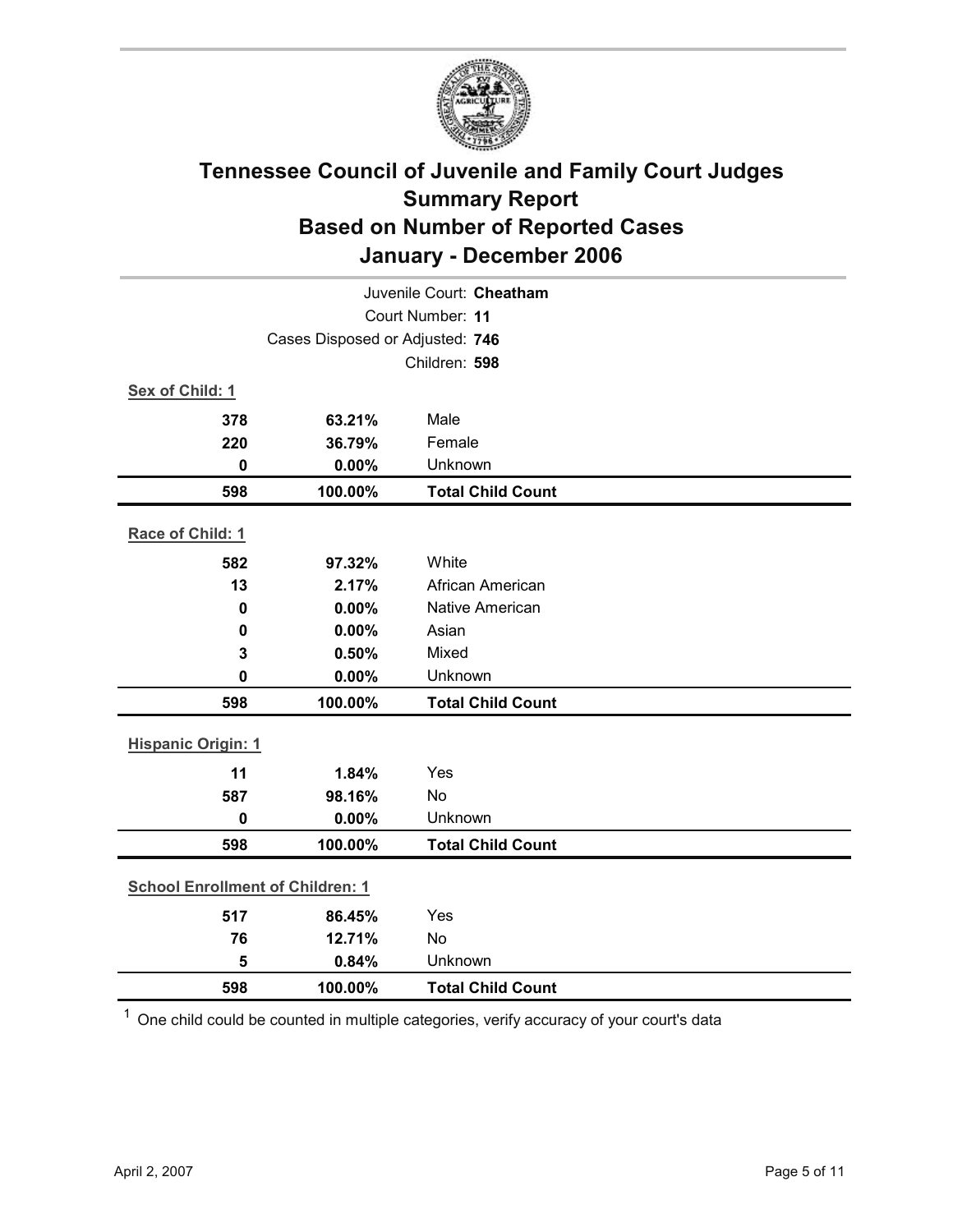

Court Number: **11** Juvenile Court: **Cheatham** Cases Disposed or Adjusted: **746** Children: **598**

**Living Arrangement of Child at Time of Referral: 1**

| 598 | 100.00%  | <b>Total Child Count</b>     |
|-----|----------|------------------------------|
| 17  | 2.84%    | Other                        |
| 3   | 0.50%    | Unknown                      |
| 0   | $0.00\%$ | Independent                  |
| 0   | $0.00\%$ | In an Institution            |
| 1   | 0.17%    | In a Residential Center      |
| 9   | 1.51%    | In a Group Home              |
| 29  | 4.85%    | With Foster Family           |
| 0   | $0.00\%$ | <b>With Adoptive Parents</b> |
| 64  | 10.70%   | <b>With Relatives</b>        |
| 61  | 10.20%   | <b>With Father</b>           |
| 150 | 25.08%   | With Mother                  |
| 48  | 8.03%    | With Mother and Stepfather   |
| 16  | 2.68%    | With Father and Stepmother   |
| 200 | 33.44%   | With Both Biological Parents |
|     |          |                              |

### **Type of Detention: 2**

| 746 | 100.00%  | <b>Total Detention Count</b> |
|-----|----------|------------------------------|
| 0   | $0.00\%$ | Other                        |
| 742 | 99.46%   | Does Not Apply               |
| 0   | $0.00\%$ | <b>Unknown</b>               |
| 1   | 0.13%    | <b>Psychiatric Hospital</b>  |
| 0   | $0.00\%$ | Jail - No Separation         |
| 0   | $0.00\%$ | Jail - Partial Separation    |
| 0   | $0.00\%$ | Jail - Complete Separation   |
| 3   | 0.40%    | Juvenile Detention Facility  |
| 0   | $0.00\%$ | Non-Secure Placement         |
|     |          |                              |

 $<sup>1</sup>$  One child could be counted in multiple categories, verify accuracy of your court's data</sup>

 $2$  If different than number of Cases (746) verify accuracy of your court's data.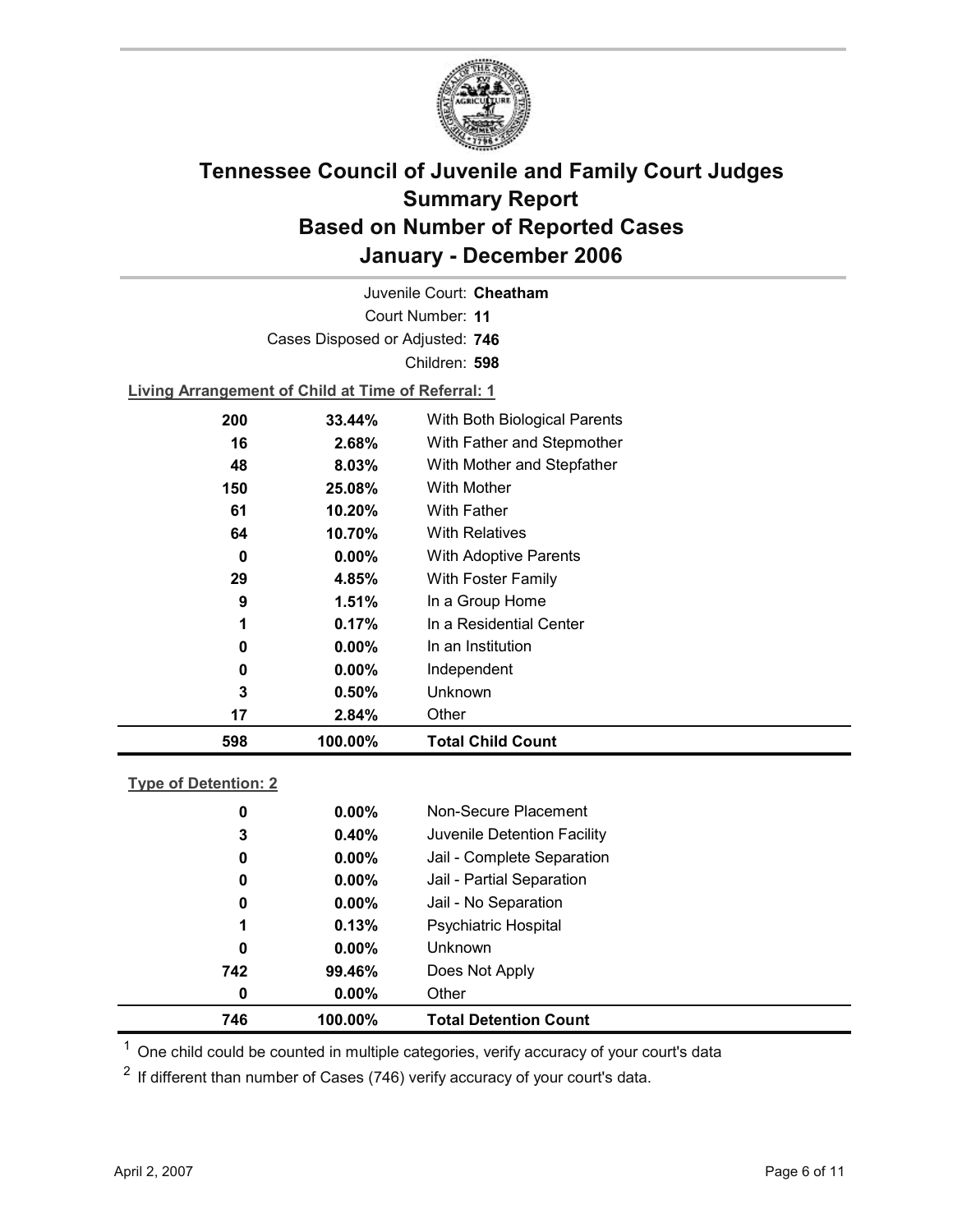

| Juvenile Court: Cheatham |                                                    |                                            |  |  |  |
|--------------------------|----------------------------------------------------|--------------------------------------------|--|--|--|
| Court Number: 11         |                                                    |                                            |  |  |  |
|                          | Cases Disposed or Adjusted: 746                    |                                            |  |  |  |
|                          |                                                    | Children: 598                              |  |  |  |
|                          | <b>Placement After Secure Detention Hearing: 1</b> |                                            |  |  |  |
| $\mathbf 2$              | 0.27%                                              | Returned to Prior Living Arrangement       |  |  |  |
| $\mathbf{2}$             | 0.27%                                              | Juvenile Detention Facility                |  |  |  |
| $\bf{0}$                 | 0.00%                                              | Jail                                       |  |  |  |
| 0                        | $0.00\%$                                           | Shelter / Group Home                       |  |  |  |
| 0                        | $0.00\%$                                           | <b>Foster Family Home</b>                  |  |  |  |
| 0                        | 0.00%                                              | Psychiatric Hospital                       |  |  |  |
| 0                        | $0.00\%$                                           | Unknown / Not Reported                     |  |  |  |
| 742                      | 99.46%                                             | Does Not Apply                             |  |  |  |
| $\bf{0}$                 | 0.00%                                              | Other                                      |  |  |  |
|                          |                                                    |                                            |  |  |  |
| 746                      | 100.00%                                            | <b>Total Placement Count</b>               |  |  |  |
|                          |                                                    |                                            |  |  |  |
| <b>Intake Actions: 2</b> |                                                    |                                            |  |  |  |
| 523                      | 61.67%                                             | <b>Petition Filed</b>                      |  |  |  |
| 5                        | 0.59%                                              | <b>Motion Filed</b>                        |  |  |  |
| 313                      | 36.91%                                             | <b>Citation Processed</b>                  |  |  |  |
| 1                        | 0.12%                                              | Notification of Paternity Processed        |  |  |  |
| $\mathbf{2}$             | 0.24%                                              | Scheduling of Judicial Review              |  |  |  |
| 0                        | 0.00%                                              | <b>Scheduling of Administrative Review</b> |  |  |  |
| 0                        | 0.00%                                              | Scheduling of Foster Care Review           |  |  |  |
| 0                        | $0.00\%$                                           | Unknown                                    |  |  |  |
| 0<br>4                   | $0.00\%$<br>0.47%                                  | Does Not Apply<br>Other                    |  |  |  |

 $1$  If different than number of Cases (746) verify accuracy of your court's data.

 $2$  If different than number of Referral Reasons (848), verify accuracy of your court's data.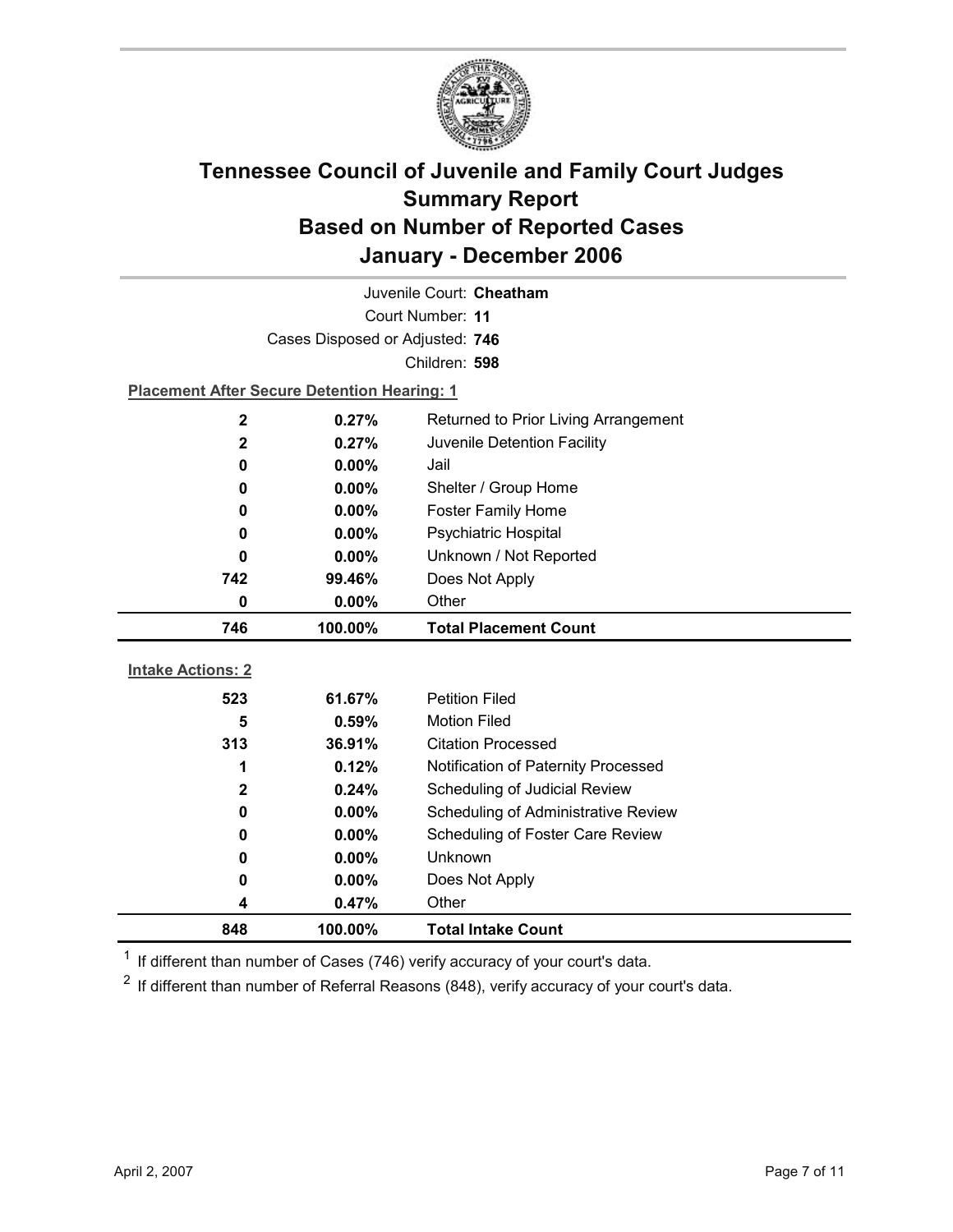

Court Number: **11** Juvenile Court: **Cheatham** Cases Disposed or Adjusted: **746** Children: **598**

### **Last Grade Completed by Child: 1**

| 54                                      | 9.03%   | Too Young for School         |
|-----------------------------------------|---------|------------------------------|
| 0                                       | 0.00%   | Preschool                    |
| 5                                       | 0.84%   | Kindergarten                 |
| 7                                       | 1.17%   | 1st Grade                    |
| $\mathbf 2$                             | 0.33%   | 2nd Grade                    |
| $\mathbf 2$                             | 0.33%   | 3rd Grade                    |
| 5                                       | 0.84%   | 4th Grade                    |
| $\overline{7}$                          | 1.17%   | 5th Grade                    |
| 21                                      | 3.51%   | 6th Grade                    |
| 20                                      | 3.34%   | 7th Grade                    |
| 54                                      | 9.03%   | 8th Grade                    |
| 83                                      | 13.88%  | 9th Grade                    |
| 111                                     | 18.56%  | 10th Grade                   |
| 92                                      | 15.38%  | 11th Grade                   |
| 13                                      | 2.17%   | 12th Grade                   |
| 0                                       | 0.00%   | Non-Graded Special Ed        |
| 5                                       | 0.84%   | <b>GED</b>                   |
| $\mathbf 2$                             | 0.33%   | Graduated                    |
| 0                                       | 0.00%   | <b>Never Attended School</b> |
| 115                                     | 19.23%  | Unknown                      |
| 0                                       | 0.00%   | Other                        |
| 598                                     | 100.00% | <b>Total Child Count</b>     |
| <b>Enrolled in Special Education: 1</b> |         |                              |
| 32                                      | 5.35%   | Yes                          |
| 462                                     | 77.26%  | No                           |

 $1$  One child could be counted in multiple categories, verify accuracy of your court's data

**598 100.00% Total Child Count**

**104 17.39%** Unknown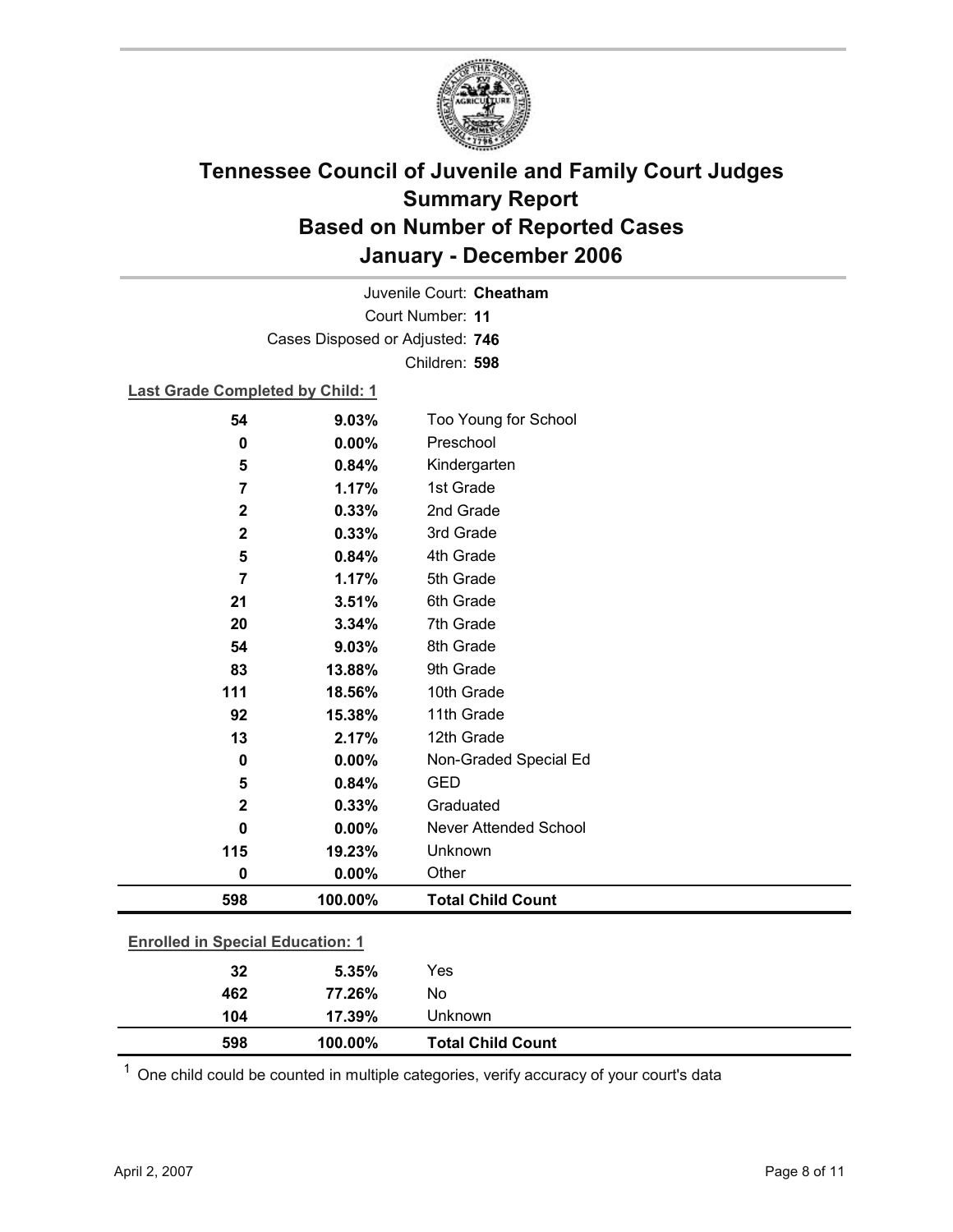

| Juvenile Court: Cheatham     |                                 |                           |  |
|------------------------------|---------------------------------|---------------------------|--|
|                              |                                 | Court Number: 11          |  |
|                              | Cases Disposed or Adjusted: 746 |                           |  |
|                              |                                 | Children: 598             |  |
| <b>Action Executed By: 1</b> |                                 |                           |  |
| 848                          | 100.00%                         | Judge                     |  |
| 0                            | $0.00\%$                        | Referee                   |  |
| 0                            | $0.00\%$                        | <b>YSO</b>                |  |
| 0                            | $0.00\%$                        | Other                     |  |
| 0                            | $0.00\%$                        | Unknown / Not Reported    |  |
| 848                          | 100.00%                         | <b>Total Action Count</b> |  |

### **Formal / Informal Actions: 1**

| 848          | 100.00%  | <b>Total Action Count</b>                      |  |
|--------------|----------|------------------------------------------------|--|
| 0            | $0.00\%$ | Unknown / Not Reported                         |  |
| 65           | 7.67%    | Other                                          |  |
| 0            | $0.00\%$ | Case Held Open                                 |  |
| 0            | $0.00\%$ | Review Concluded                               |  |
| $\mathbf{2}$ | 0.24%    | <b>Special Proceeding</b>                      |  |
| 0            | $0.00\%$ | Charges Cleared by Transfer to Adult Court     |  |
| 0            | $0.00\%$ | Transfer to Adult Court Hearing                |  |
| 0            | $0.00\%$ | <b>Pretrial Diversion</b>                      |  |
| 0            | $0.00\%$ | Informal Adjustment                            |  |
| 0            | $0.00\%$ | <b>Complaint Substantiated Mentally III</b>    |  |
| 0            | $0.00\%$ | <b>Complaint Substantiated Abused</b>          |  |
| 62           | 7.31%    | Complaint Substantiated Dependent / Neglected  |  |
| 393          | 46.34%   | <b>Complaint Substantiated Status Offender</b> |  |
| 323          | 38.09%   | <b>Complaint Substantiated Delinquent</b>      |  |
| 0            | $0.00\%$ | Retired / Nolle Prosequi                       |  |
| 3            | 0.35%    | Dismissed                                      |  |
|              |          |                                                |  |

 $1$  If different than number of Referral Reasons (848), verify accuracy of your court's data.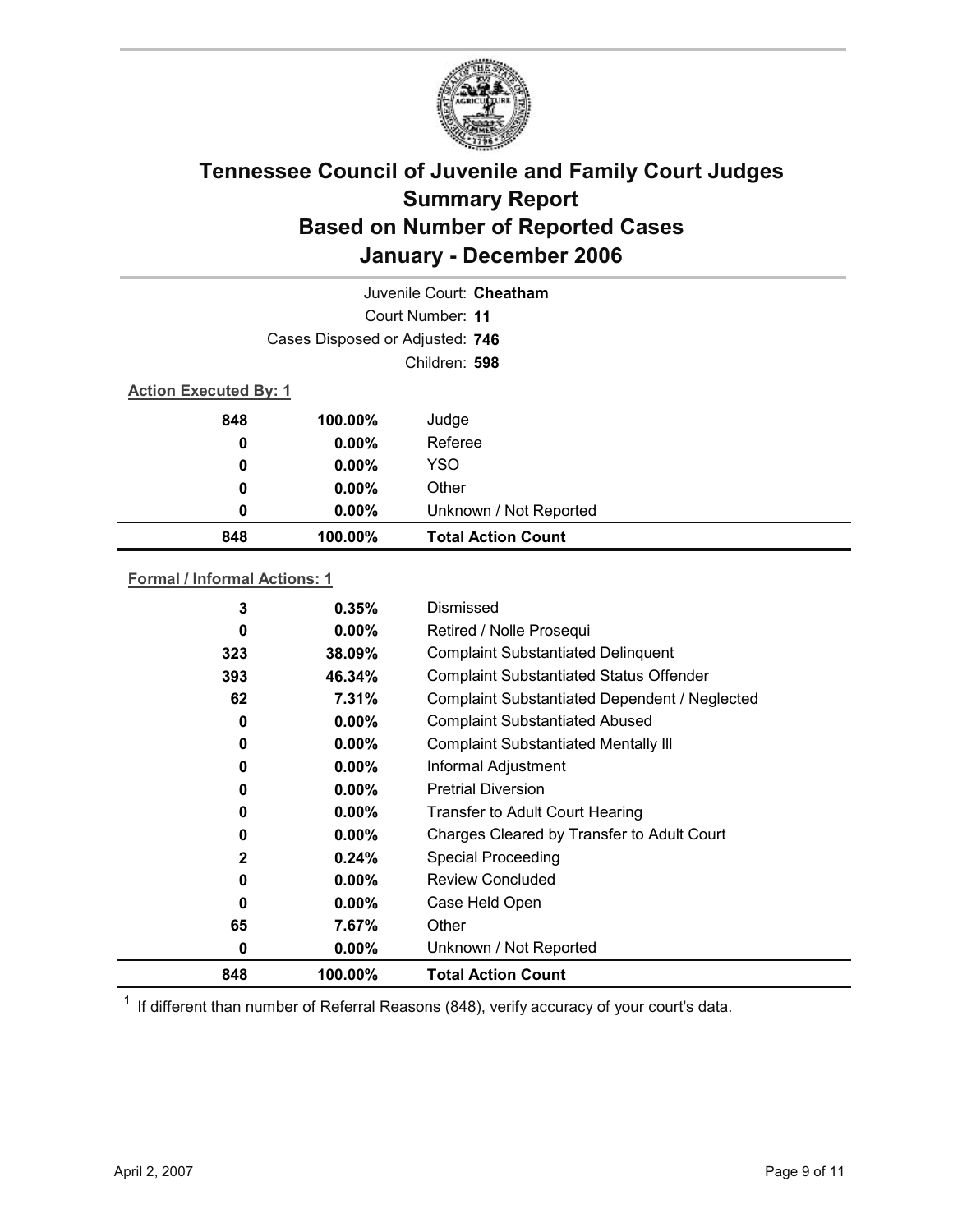

|                                 |                                                       | Juvenile Court: Cheatham                             |
|---------------------------------|-------------------------------------------------------|------------------------------------------------------|
|                                 |                                                       | Court Number: 11                                     |
| Cases Disposed or Adjusted: 746 |                                                       |                                                      |
|                                 |                                                       | Children: 598                                        |
| <b>Case Outcomes:</b>           | There can be multiple outcomes for one child or case. |                                                      |
| 325                             | 15.91%                                                | <b>Case Dismissed</b>                                |
| 16                              | 0.78%                                                 | Case Retired or Nolle Prosequi                       |
| $\mathbf{2}$                    | 0.10%                                                 | Warned / Counseled                                   |
| 8                               | 0.39%                                                 | Held Open For Review                                 |
| 89                              | 4.36%                                                 | Supervision / Probation to Juvenile Court            |
| 0                               | $0.00\%$                                              | <b>Probation to Parents</b>                          |
| 0                               | $0.00\%$                                              | Referral to Another Entity for Supervision / Service |
| 8                               | 0.39%                                                 | Referred for Mental Health Counseling                |
| 58                              | 2.84%                                                 | Referred for Alcohol and Drug Counseling             |
| $\bf{0}$                        | 0.00%                                                 | <b>Referred to Alternative School</b>                |
| 0                               | $0.00\%$                                              | Referred to Private Child Agency                     |
| 85                              | 4.16%                                                 | Referred to Defensive Driving School                 |
| 0                               | $0.00\%$                                              | Referred to Alcohol Safety School                    |
| 0                               | 0.00%                                                 | Referred to Juvenile Court Education-Based Program   |
| 16                              | 0.78%                                                 | Driver's License Held Informally                     |
| 0                               | $0.00\%$                                              | <b>Voluntary Placement with DMHMR</b>                |
| 0                               | 0.00%                                                 | Private Mental Health Placement                      |
| 0                               | $0.00\%$                                              | <b>Private MR Placement</b>                          |
| 0                               | $0.00\%$                                              | Placement with City/County Agency/Facility           |
| 1                               | 0.05%                                                 | Placement with Relative / Other Individual           |
| 81                              | 3.96%                                                 | Fine                                                 |
| 246                             | 12.04%                                                | <b>Public Service</b>                                |
| 19                              | 0.93%                                                 | Restitution                                          |
| 0                               | $0.00\%$                                              | <b>Runaway Returned</b>                              |
| 49                              | 2.40%                                                 | No Contact Order                                     |
| 0                               | 0.00%                                                 | Injunction Other than No Contact Order               |
| 14                              | 0.69%                                                 | <b>House Arrest</b>                                  |
| 0                               | $0.00\%$                                              | <b>Court Defined Curfew</b>                          |
| 0                               | $0.00\%$                                              | Dismissed from Informal Adjustment                   |
| 0                               | $0.00\%$                                              | <b>Dismissed from Pretrial Diversion</b>             |
| 0                               | 0.00%                                                 | Released from Probation                              |
| 7                               | 0.34%                                                 | <b>Transferred to Adult Court</b>                    |
| 0                               | $0.00\%$                                              | <b>DMHMR Involuntary Commitment</b>                  |